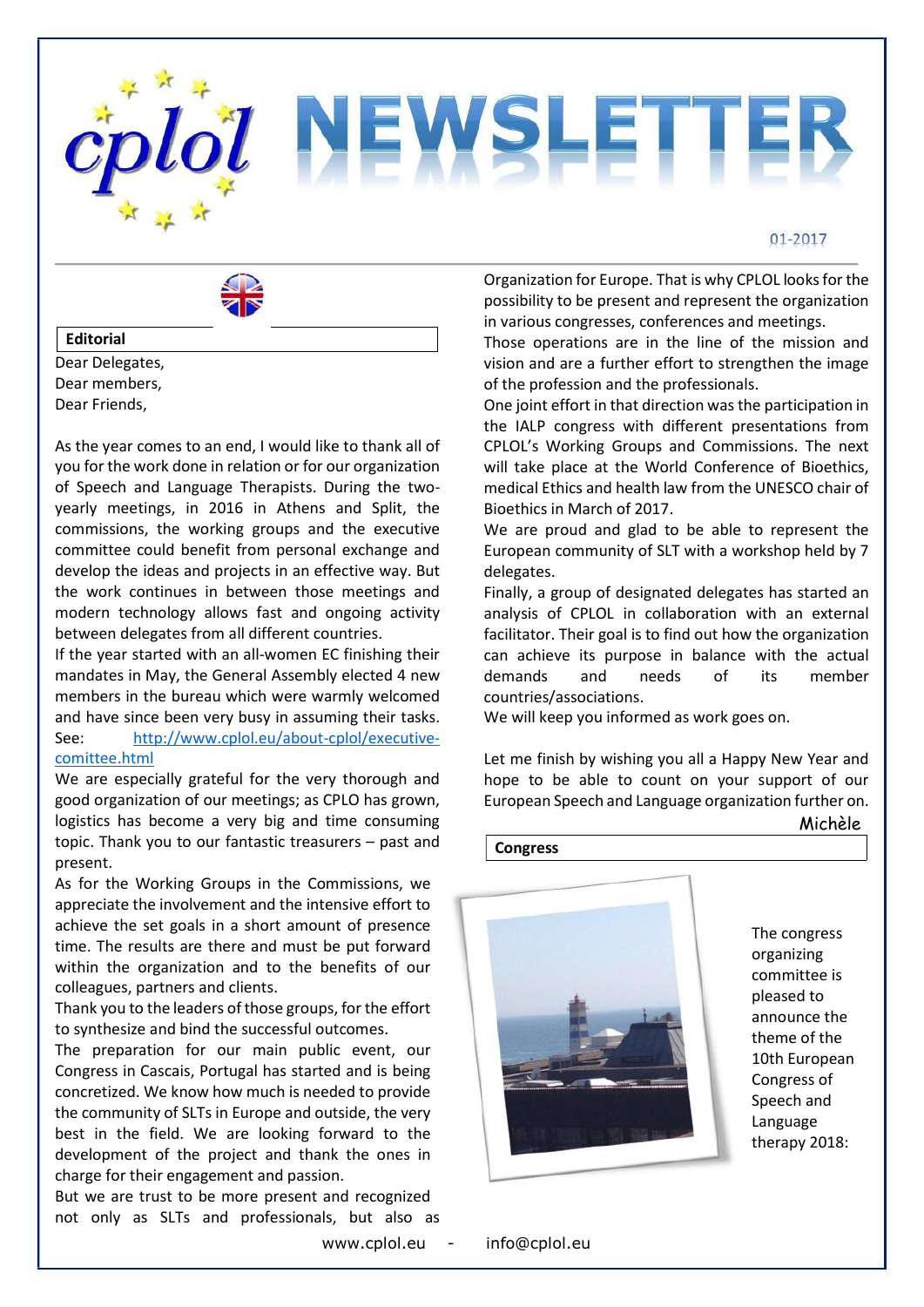## THE EFFECTIVENESS OF SPEECH AND LANGUAGE THERAPY: SCIENCE AND PRACTICE.

This is a time to evaluate scientific and practical potential to decide on the abstract submission for the congress. The call for abstracts will be open in May 2017.

Thank you for all of you who contributed with ideas and help us to formulate the theme and make a list of possible congress keynote speakers. The names of the congress speakers will be announced in Vienna.

Don't forget to visit www.cplolcongress2018.eu! The congress website will change the image very soon.



In November 2013, the European Union adopted a new directive on recognition of professional qualifications (2013/55/EU). This new directive explains how the member states should grant access to a regulated<sup>1</sup> profession for professionals from another member state. Each European directive must be transposed into national laws and should not be applied directly. The principles are now applied as the deadline to transpose the directive 2013/55/EU was set on February 2016.

What's new with this directive 2013/55/EU? Among other things, it allows a profession to establish Common Training Principles (CTPs) which can be set as Common Training Tests (CTTs) or Common Training Frameworks (CTFs). CTPs are meant to facilitate the concept of free movement guaranteed by the Treaty Establishing the European Community<sup>2</sup>. In our last General Assembly, member countries have decided to commission the EC to investigate the implication of CTTs for the SLT profession. Any professional willing to move to another country would have to pass an exam (CTT) which, if passed successfully, would grant a direct access to the profession. Our investigations and discussions with officials from the European Commission revealed that CTTs are better adapted for technical professions, such as ski instructors. On the contrary, a CTF consists of a list of competencies and activities realized by SLTs and states the way they should be acquired: through schooling and/or internships. It could be one possibility towards a harmonization at a Master level for the initial education programs throughout Europe towards

As CTTs are less suitable for SLTs, the EC decided to ask member countries to take a stand on CPLOL working towards a CTF by voting at the Extraordinary General Assembly in Vienna this May.

Such an agreement between all the countries requires hard work and would have huge consequences also on professional practice: once a CTF is adopted by the EU, it amends the 2013/55/EU directive and becomes mandatory unless a member state can prove it cannot be applied for legitimate reasons (e.g. for Luxembourg, where no initial training is given on its territory).

If the vote is positive, CPLOL will set up a working group on the CTF under the responsibility of the VP Recognition and make a proposal for a next vote. If adopted, each member association will present the project to their national European coordinator for the directive. The national coordinators will take the final vote in Brussels on behalf of their countries.

It is a long and complex process which CPLOL is ready to take on, provided that the delegates vote in favor of this project in Vienna.

Then, we can start our work!

Jean-Laurent

# Commission Professional Practice

Whenever there is a change in a group of people, the group needs to find back to or a new dynamic. The meeting in Split, Croatia, Oct. 2016, was the first whole commission meeting with the new VP. One of things we spend a lot of time on was what kind of information delegates, and thereby the National Association, would like to share with each other and how. It all comes down to finding the relevant information and the right means to share this knowledge. Up until Split, the delegates have filled in a template and e-mailed that to the VPs in advance of the meeting. It takes a lot of time to go through the templates, and we would like to specify both the questions, e.g. past and future events, so this can be available of the CPLOL web site. We have also decided to make in templates electronic from 2017, for better comparison of the information and the possibility to search for specific information.

In these last few years, new ethical issues for the Health Professionals have arising, because of new features such as the development of the Information Technology, the economic crisis, the migration of some populations. In the Split meeting, it was decided to start a new working group to reflect on the ethical challenges for the SLT profession and possibly update the related CPLOL documents. This action will begin in 2017.

There has been a wish, for some time now, to have some time to work on quantitative and qualitative methods regarding the surveys that the Work Groups gets a lot of their information from. This is something the VP and EC will continue working on for the spring meeting in 2017.

Because of current political affairs concerning Brexit we realized that we need to be more consequent in our use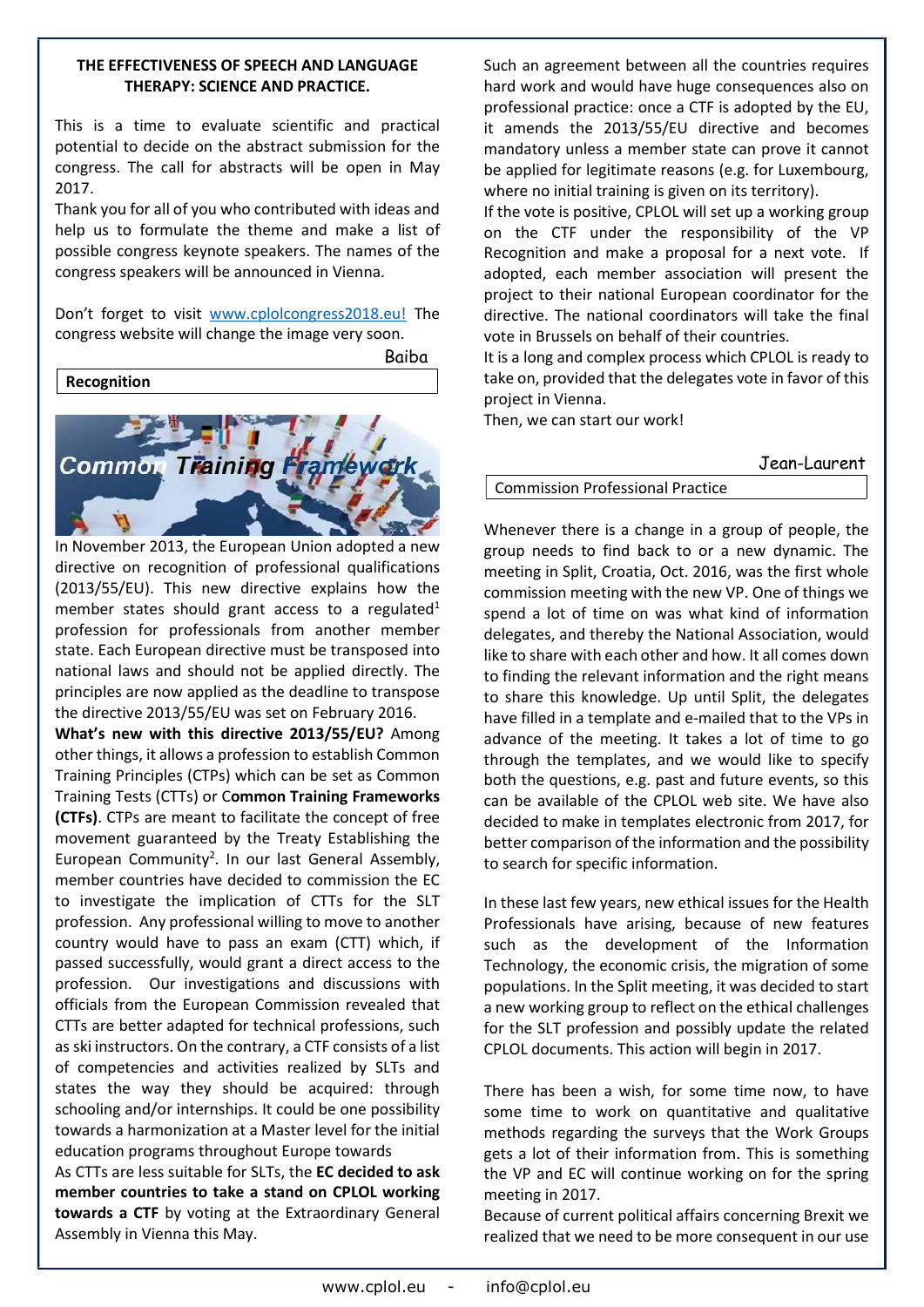of EU and European. Therefore, EU Day will go back to its original name: European Day. In 2017 the theme is Dysphagia with the slogan: "Eat and Drink Safely: Taste Life"

The website is also up for revision and in Split, the Commission of professional Practice also have some time to discuss features and functions that would make the work easier and less complicated for the delegates, since most of the work is being done between the twoyearly commission meetings. Again, one of the main topics is picking the relevant information and choosing the right methods to share this information. After the meeting, all delegates were encouraged to send e-mails to the webmaster and to the VP from Professional Practice with ideas, wishes and suggestions for the revision and that work will be ongoing in 2017.

**Mette** 

#### Commission Education (initial)

In Education commission the working groups (WG) continued their work, although some had already completed their work. Following is a brief report on the status of their work:

Inter-professional collaboration/education (IPE) had already sent in their final report and considered whether they should continue with what they concluded with in their report: "The next steps of this effort are to link the current findings with the Interprofessional practice working group report of CPLOL and make specific recommendations to HEI within the EU member states. Furthermore, we could link with other organizations […] who have similar goals in promoting IPE. Educational programs would need to incorporate the necessary active ingredients of IEP in their academic and clinical training […] The long-term objective of this effort is to provide specific recommendations for academic and include IPE in the required academic and clinical competencies for SLTs". A decision regarding whether this work will continue wasn't reached at this meeting but will hopefully be resolved soon.

Terminology sent in their final report but have now undertaken a new project which will follow upon their work with recommendations for a new terminology framework for the CPLOL website.

NetQues-follow up completed parts of their work but will continue with disseminating information from the NetQues results. In their report, it was concluded that "level of competence [which] is required is dependent on the conditions under which SLT education and SLT practice is carried out. Therefore, in many cases, we cannot allocate a definite level, the final decision must be discussed and decided in each country, depending on, for example, organizational characteristics … It is important to analyze the level of SLT education in relation to the responsibilities and tasks of SLTs, and how those need to be changed, considering challenges ahead, and to do this continuously ".

Multilingualism will continue with different emphasis (see a final report from the first round of the WG on CPLOL's website). The current goal is to work on a position statement of CPLOL regarding the need of Multilingualism as mandatory subject concerning SLT's curriculums of Higher Education Institutes (HEI). The WG hopes to finalize a draft of the position statement at the next commission meeting in May.

Biennial Statistics - work goes on as the questionnaire must be totally renewed – questions, format will appear in a new way and will then be sent to the member associations.



Refugee Although this group was formally established in a commission meeting in Prague in 2015, the actual work did not start until Split. The goal of the WG is, among others, to: research current projects carried out in Europe regarding refugees, contacting agencies that work on such projects, and to find out about possible clientele for SLTs services.

Ad hoc committee on scientific development This group started their work following the Athens meeting in May 2016. The purpose of this committee is to "explore CPLOL's scientific status: to highlight how this should be addressed within the strategic aims of CPLOL, and to outline an operational plan for these aims to be realized".

Biennial Statistics is yet to send out a questionnaire to the delegates.

A new WG was formed in this meeting in Split to work on the 30th anniversary book/booklet. They will collect information from delegates, suggest the form of publication (book, booklet, e-book etc.) and prepare the document for publishing. As a final note, there has been continued discussion regarding more cooperation or collaboration between the two commissions, Education and Professional Practice. This topic will be discussed further in EC board meetings and following commission meetings.

# Treasury

Thora

We appreciate that planning a trip as a delegate for CPLOL can be a headache as we try to find a happy medium between good prices / family commitments / work commitments / duration of journey.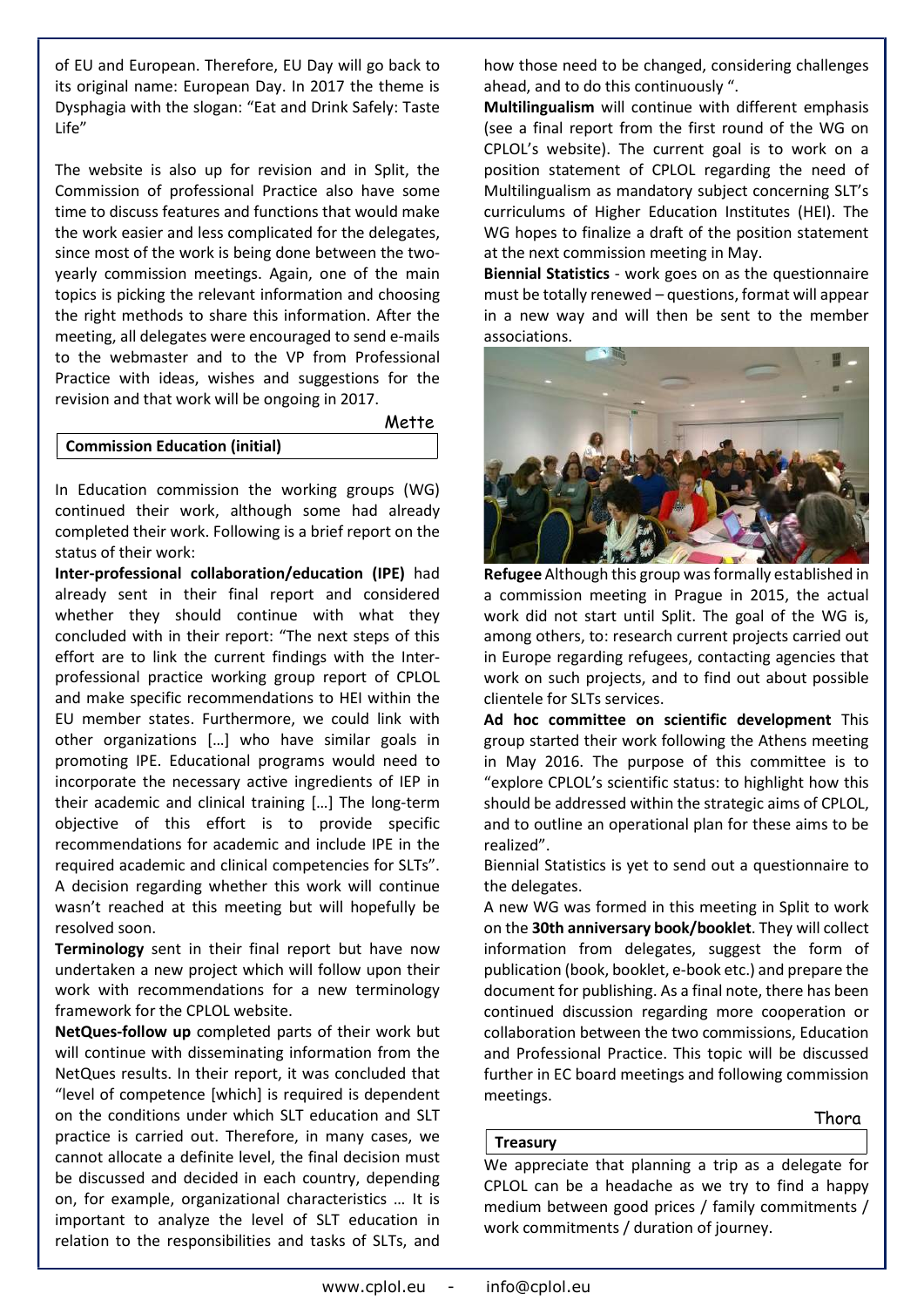CPLOL thrives to keep the costs for travelling as low as possible and I am very grateful to those who contact me with queries about their trip and difficulty in booking the right flights. We will consider the different options together and find the best and most « reasonable » solution. We are confident that all delegates are always looking at the best way to reach the meetings.

As we still have some very expensive claims, the EC has decided to edit rules that will be effective immediately and will be evaluated for efficacy after one year. This reimbursement policy will be available on the website for your information.

As part of the policy, these new points are to be specially considered:

- should a flight cost more than €400.-, delegates are to contact the treasurer asap to discuss and evaluate the options -
- If additional overnight stays are required due to flight schedules e.g., delegates are to contact the treasurer prior to making any bookings -
- If delegates choose to travel in a different way than flying, the price of their journey cannot exceed one of a flight. Extra mileage due to the delegates' choice of travel means will not be covered by CPLOL.

Please note, that all "special requests" will be considered both from the financial and the practical point of view. The efficiency of the work accomplished during the working Weekends depends on the availability of the delegates. On the organization's side, CPLOL is doing its best to choose destinations that are reachable and affordable for the big group of delegates meeting twice a year. Vienna is such a destination and we hope that delegates have booked early as all the information about the meeting has been sent out already.

I would like to thank Logopaedie Austria who has been very helpful with the organization of our meeting in the Austrian capital.

We are pleased to announce that the October commission meetings will be held in…. BUDAPEST, HUNGARY on 21 – 22 October 2017.

Thank you Bence (and the MLSZSZ) for helping with the logistics on site! Thank you also to Tiziana and Raffaella (and the FLI) as well as Ivana and Catherine (and the DLV) for their help in providing with quotes for alternative destinations. Your help is truly appreciated!

## Norma

### The next dates for CPLOL:

- $\geq$  20 -21 May 2017- EGA and commission meetings Vienna, Austria
- 21 23 March 2017 CPLOL participation in UNESCO Bioethics Congress, Limassol, Cyprus
- $\geq 21$  22 October 2017 Budapest, Hungary
- $\triangleright$  6 March 2018 30th Anniversary of CPLOL
- $\geq 9$  May 2018 commission meetings Cascais, Portugal
- $\geq 10-12$  May 2018 10th scientific Congress



These next years are challenging for an organisation whose goal it is to unite and defend a profession in these changing times. The member associations and the delegates have expressed their needs and wishes for the only European organization of SLTs and they will be taken into consideration in the ongoing analysis. CPLOL will stay strong and continue to serve its purpose for the benefit of the profession, the professionals and their clients.



Looking forward to seeing you in Vienna!

 $1$ Regulated professions require a professional title and/or an authorization to practice This is the case in most of member states for SLT

 $2$ This treaty, also called treaty of Rome, was signed in February 1957 between, Belgium, France, Germany, Italy, Luxembourg and the Netherlands. It is considered the founding treaty of the European Union. The most recent amendment was signed in Lisbon (2007) and is well known as the Treaty of Lisbon.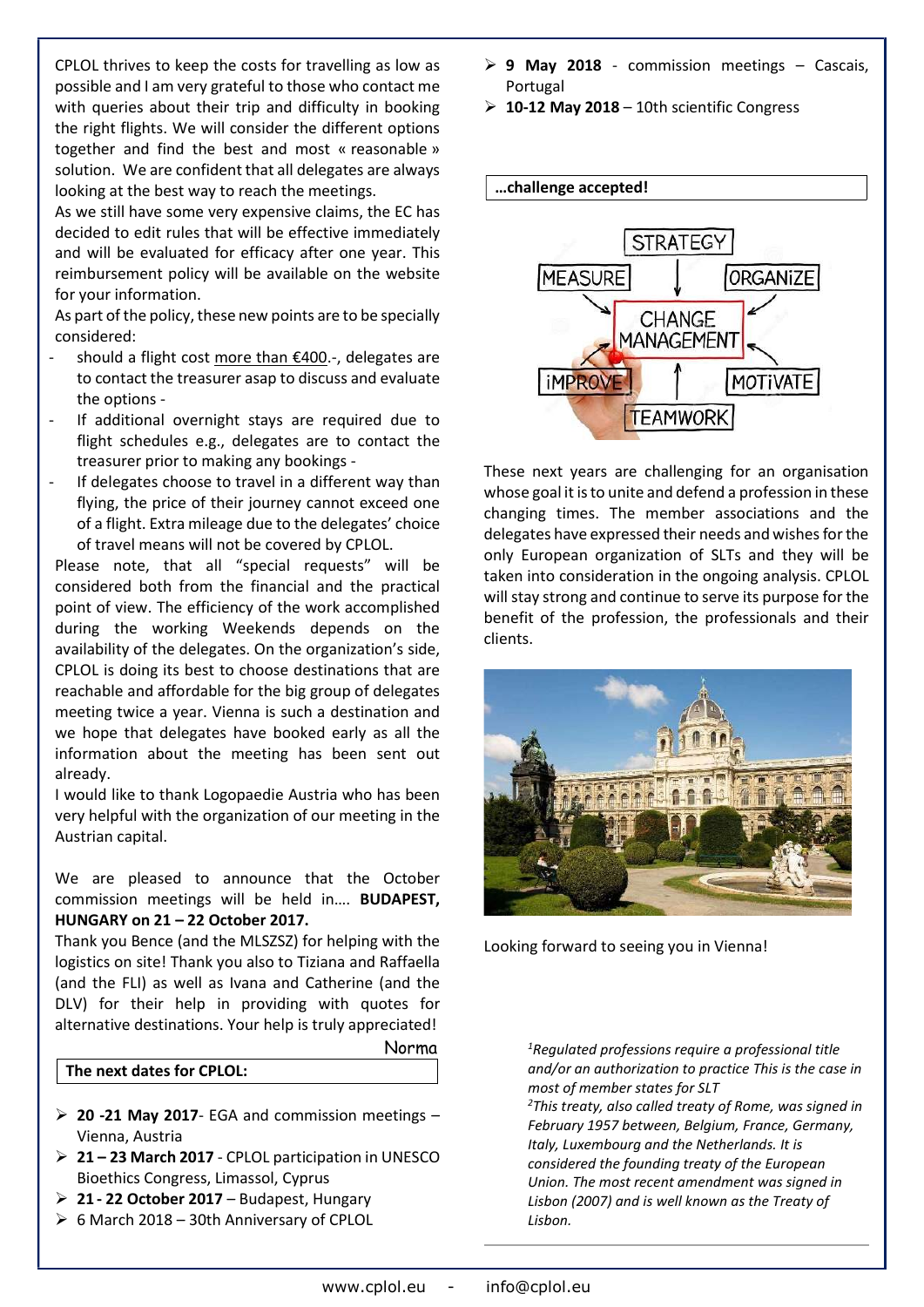

Chers délégués, Chers membres, Chers amis,

Edito

L'année touchant à sa fin, je voudrais saisir l'occasion pour vous remercier tous pour le travail effectué en relation avec et pour notre organisation d'orthophonistes/logopédistes. Lors des deux réunions annuelles, en 2016 à Athènes et à Split, les commissions, groups de travail et le comité exécutif ont pour bénéficier des échanges personnels et développer les idées et projets de manière efficace. Mais le travail continue entre ces réunions et la technologie actuelle permet de travailler entre délégués de tous les pays, rapidement et sans relâche.

Si l'année a débuté avec un CE strictement féminin terminant leurs mandats en mai, l'Assemblée Générale a élu 4 nouveaux membres qui ont été accueillis chaleureusement au sein du bureau et ont déjà été très actifs dans leurs différentes tâches. Voir aussi : http://www.cplol.eu/fr/about-cplol/executive-

### comittee.html

Nous sommes particulièrement reconnaissants du travail consciencieux permettant une excellente organisation de nos réunions. Le développement important du CPLOL a des conséquences notoires au niveau de la logistique et est très chronophage. Merci à nos trésorières, ancienne et présente. Pour ce qui est des Groupes de Travail dans les Commissions, nous sommes conscients de l'engagement et des efforts suivis fournis pour atteindre les buts fixés, dans un laps de temps de présence très court. Les résultats sont là et doivent être plus nettement mis en évidence à l'interne, mais aussi au bénéfice de nos collègues, partenaires et clients.

Merci aux responsables de ces groups pour leur engagement à synthétiser et relier les résultats positifs. Les préparatifs pour notre plus importante manifestation publique, notre congrès scientifique à Cascais au Portugal vont bon train et se concrétisent. Nous apprécions combien il en faut pour procurer à la communauté des ortho/logo en Europe et dans le Monde, le meilleur de notre domaine. Nous nous réjouissons de voir le projet se développer et remercions tous ceux qui en sont responsables pour leur engagement et leurs idées.

Mais nous continuons à vouloir être plus présents et plus reconnus non seulement en tant que professionnels et orthophonistes/logopédistes, mais aussi en tant qu'organisation faîtière pour l'Europe. C'est la raison pour laquelle le CPLOL saisit les occasions d'aller se présenter et présenter son travail dans d'autres organisation ou conférences et réunions.

Ces opérations vont dans le sens des mission et visions et représentent un effort supplémentaire pour renforcer l'image de la profession et des professionnels. Dans cette perspective, nous avons pu participer au congrès de l'IALP en 2016, lors duquel le travail des commissions du CPLOL a pu être présenté de différentes manière et par différents délégués. La prochaine initiative dans ce sens sera la participation en mars prochain, d'une délégation du CPLOL au congrès mondial de bioéthique, éthique médicale et lois sur la santé du Comité UNESCO en matière d'éthique. Nous sommes heureux de pouvoir représenter la profession lors d'un workshop commun de 7 présentations.

Et pour finir, un groupe de délégués désignés a entrepris, en collaboration avec un coach externe, une analyse du CPLOL afin d'évaluer l'adéquation du fonctionnement actuel avec les demandes et besoins des pays et associations membres.

Le travail a débuté et l'évolution des réflexions et du travail seront communiqués régulièrement.

Il ne me reste qu'à vous souhaiter encore une Bonne et Heureuse année et d'espérer avoir votre soutien pour toutes les entreprises de notre organisation européenne des orthophonistes/logopèdes.

Michèle

Congrès



Le comité d'organisation du congrès est heureux de vous annoncer le thème pour le 10ème Congrès Européen d'Orthophonie/Logopédie de 2018 :

## L'EFFICACITE DE L'ORTHOPHONIE/LOGOPEDIE : SCIENCE ET PRATIQUE.

Nous sommes à l'heure de l'évaluation du potentiel scientifique et pratique des résumés de présentation pour notre congrès CPLOL. Les soumissions pourront être envoyées dès le mois de mai 2017.

Merci à tous ceux qui ont contribué avec leurs idées et nous ont aidé à formuler le thème du congrès ainsi qu'à trouver des conférenciers pivots. Leurs noms seront annoncés à Vienne.

N'oubliez pas de passer sur le site propre au congrès : www.cplolcongress2018.eu !

Baiba

#### Reconnaissance

En Novembre 2013, une nouvelle directive (2013/55/UE) régissant les modalités de reconnaissance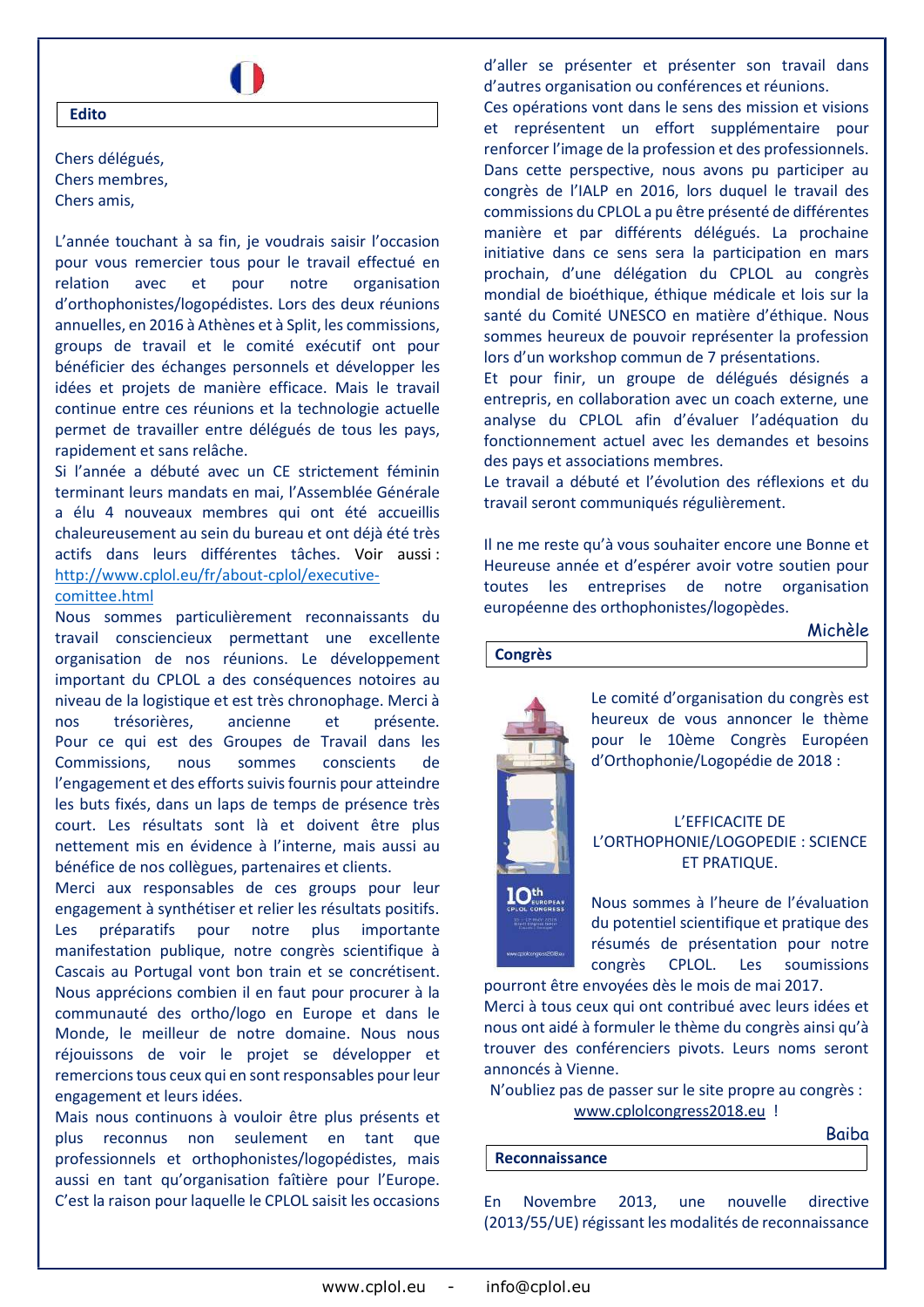des qualifications professionnelles était adoptée par le conseil de l'Europe. Cette directive explique comment les pays membres devraient permettre l'accès aux professions règlementées pour les professionnels en provenance d'un autre Etat membre. Chacune des directives européennes doit impérativement être transposée dans une loi nationale et ne devrait pas être appliquée directement. Les principes introduits doivent maintenant être appliqués, puisque le délai de transposition pour la directive étaient fixés au mois février 2016.

Qu'y a-t-il de nouveau avec cette directive 2013/55/EU ? Parmi les nouvelles mesures, on note la possibilité de mettre en place des Principes Communs de Formation (PCF) qui comprennent des Cadres Communs de Formation (CCF) ou des Tests Communs de Formation (TCF). Les PCF devraient faciliter la libre circulation des personnes qui est un des concepts garantis par le Traité instituant la Communauté Economique Européenne2. Lors de notre dernière Assemblée Générale, les pays membres ont décidé de mandater le CE d'entreprendre des investigations au sujet des implications des TCF pour notre profession. Tout professionnel désirant changer de pays de résidence passerait un examen (TCF) qui, si le test est réussi, lui permettrait d'avoir un accès direct à la profession. Nos recherches, ainsi que les discussions que nous avons pu avoir avec les représentants de la Commission Européenne, ont montré que les TCF seraient mieux adaptés pour les professions techniques, comme les moniteurs de ski, par exemple. Au contraire, les CCF consistent en une liste des activités et compétences des ortho/logos et de la manière dont celles-ci doivent être acquises lors de la formation initiale : soit sous forme de cours classiques, soit lors de stages cliniques. Cela permettrait d'aller vers une harmonisation des programmes de formation à un



A new professional qualifications regime for Europe niveau Master à travers toute l'Europe.

Comme les TCF sont moins adaptés à l'orthophonie/logopédie, le CE a décidé de demander aux pays membres de se positionner au sujet de l'engagement du CPLOL dans l'élaboration d'un projet de CCF. Cette décision sera donc votée lors de notre Assemblée Générale Extraordinaire à Vienne en mai prochain.

Un gros travail attend le groupe de travail avant d'atteindre un tel accord entre tous les pays. De plus, les conséquences sont énormes et touchent également la pratique professionnelle : une fois qu'un CCF est mis en place, il constitue un amendement à la directive 2013/55/EU et devient donc obligatoire, sauf si un pays peut prouver que cela ne peut s'appliquer à lui pour des raisons légitimes (c'est p. ex. le cas pour le Luxembourg qui ne propose aucune formation initiale en orthophonie/logopédie sur son territoire).

Si le vote est positif, le CPLOL mettra en place un groupe de travail sous la direction du VP reconnaissance et élaborera un projet qui sera ensuite soumis encore une fois au vote des pays membres. Les associations membres présenteront alors dans leur pays le projet à leur coordinateur national en charge de la directive. Les coordinateurs nationaux procèderont ensuite au vote final à Bruxelles au nom de leur pays.

Cela représente un processus long et complexe que le CPLOL est prêt à mettre en route à condition d'un vote en faveur du projet par les délégués des associations membres.

Nous pourrons alors commencer notre travail !

Jean-Laurent

### Pratique Professionnelle

À chaque changement dans un groupe de travail, les participants doivent retrouver un dynamique qui leur convient et leur permet de travailler de manière efficace. La réunion du mois d'octobre 2016 à Split en Croatie a été la première entièrement sous la guidance de la nouvelle vice-présidente. Nous avons passé beaucoup de temps à évaluer quels types d'informations les délégués et donc les associations membres voudraient pouvoir échanger et comment. Il s'agit de diffuser les informations pertinentes par des moyens efficaces. Jusqu'à Split, les délégués remplissaient une grille d'information et l'envoyait ensuite aux vice-présidents avant les réunions. Une analyse des informations fournie est en cours afin d'améliorer la grille : p.ex. proposer le remplissage électronique, permettre une meilleure comparaison entre les grilles, mettre en évidence les évènements passés et futurs et les publier sur le site internet.

De nouvelles questions au niveau de l'éthique professionnelle sont apparues pour les professionnels de la santé ces dernières années dues aux problématiques comme la technologisation de l'information, la crise économique et/ou la migration importantes de la population. À Split, nous avons décidé de mettre en place un groupe de travail pour réfléchir aux défis éthiques que représentent ces changements pour la profession d'orthophoniste et d'adapter si nécessaire, les documents du CPLOL. Ces taches débuteront en 2017.

Depuis un certain temps déjà, le désir de mettre sur pied un groupe de travail qui se pencherait sur les méthodes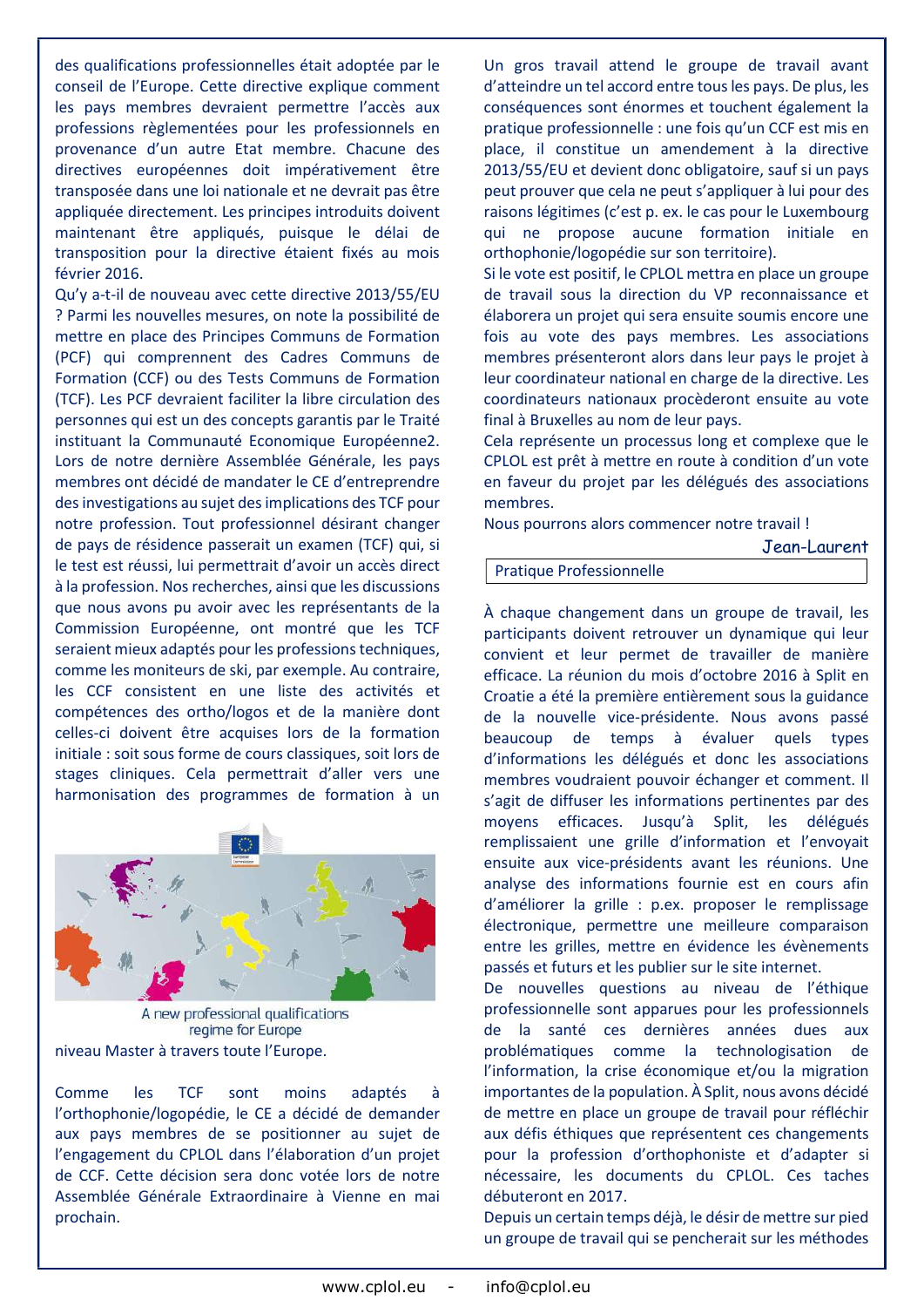qualitatives et quantitatives pour l'établissement d'enquêtes se faisaient entendre. Le CE et les VP vont réfléchir à ce projet pour la réunion du printemps 2017. Pour rappel, le thème de la journée européenne de l'orthophonie en 2017 sera celui de la dysphagie avec le slogan : « boire et manger sans danger : goûter à la vie ».



Le projet de révision du site internet est également en cours et la commission a eu le temps de discuter de diverses facettes et fonctions désirées pour permettre une approche simplifiée à l'information y figurant ainsi que la possibilité de s'y référer pour le travail des délégués entre les réunions biannuelles. Ici aussi, le point le plus important est la manière de diffuser l'information de manière accessible et efficace. Suite à ces discussions, les délégués ont été priés d'envoyer leurs doléances, remarques ou désirs au webmaster ainsi qu'à la VP de la commission PP afin de faire une révision du site « sur mesure ». Cette révision sera en cours pendant l'année 2017.

|                             | <b>MEIIE</b> |
|-----------------------------|--------------|
| <b>Formation (Initiale)</b> |              |

Certains groupes de travail (GT) avaient déjà terminé leur travail, d'autres ont pu le poursuivre à Split. Voici résumé de l'état actuel du travail :

Collaboration/formation interprofessionnelle (FI) Le GT ayant déjà terminé leur rapport final considère la possibilité de continuer le travail suite aux conclusions ressortant de leur rapport : "les prochaines étapes consisteront à lier les résultats avec ceux du GT pratique interprofessionnelle et d'élaborer des recommandations spécifiques du CPLOL qui seraient alors transmises aux instituts de formation Européens. De plus, nous pourrions nous approcher d'organisations… qui ont des buts similaires dans la promotion de la FI. Les programmes de formation devraient alors incorporer les ingrédients actifs nécessaires de FI au sein de leurs formations académiques et cliniques… L0'objectif à long terme de cet engagement est de proposer des recommandations spécifiques dans un cadre académique et d'y inclure la FI dans les compétences pour les orthophonistes/logopèdes. » Aucune décision de la poursuite du travail dans ce sens n'a été prise lors de la réunion à Split, mais la discussion se poursuit.

Terminologie Le rapport final a été envoyé et le GT poursuivent leur travail dans le sens de recommandations pour un cadre terminologique pour le site du CPLOL.

Suivi du projet NetQues Une partie du travail est terminé, mais la dissémination de l'information propos des résultats du projet NetQues est encore à faire. Dans leur rapport, la conclusion était "le niveau de compétence nécessaire dépend des conditions dans lesquelles se déroulent la formation et l'exercice de l'orthophoniste/logopède. C'est pourquoi dans bien des situations, aucun niveau absolu ne peut être défini. La décision finale doit être discutée et une décision prise dans chaque pays – puisqu'elle dépend par exemple de l'organisation propre à celui-ci… il est important d'analyser le niveau de la formation en ortho/logo en relation avec leurs responsabilités et tâches et de voir de quelle manière des modifications doivent être apportée compte tenu des défis existant et de le faire de manière continuelle. ".

Plurilinguisme Le GT continue son travail en se donnant un but différent (voir aussi le rapport final sur le site internet) : établir une prise de position du CPLOL qui demanderait l'obligation d'aborder la question du plurilinguisme dans les cursus académiques de toute formation en ortho/logo. Le GT espère pouvoir présenter ce document lors de la prochaine réunion en mai 2017.

Réfugiés Bien que le groupe ait été formellement établi à Prague en 2015, le travail n'a pas pu être mis en route avant Split. Le GT s'est donné pour but de faire l'état des différents projets en cours en Europe autour de la question des réfugiés et de contacter des agences qui travaillent dans ce domaine afin de voir si une collaboration avec des services rendus par les ortho/logos pourraient être mis en place.

Comité ad hoc à propos du développement scientifique Ce groupe a débuté son travail après la réunion à Athènes en mai 2016. Le but du GT était d'explorer le statut scientifique du CPLOL – de mettre en évidence comment adresser ce versant de la mission du CPLOL en lien avec les buts stratégiques de l'organisation et de mettre en évidence un plan opérationnel pour réaliser ces objectifs.".

Statistiques biennales le questionnaire modifié doit être envoyé aux délégués sous peu.

Un nouveau GT s'est formé à Split et travaillera pour la création d'une brochure/livret à l'occasion du 30ème anniversaire du CPLOL. Le groupe rassemblera des informations auprès de délégués, suggèrera la forme du projet et préparera le document final.

Pour finir, le sujet d'une collaboration plus soutenue entre les deux commissions revient très fréquemment. Cette possibilité sera reprise lors de notre prochaine réunion et discutée également au sein du CE.

Mette